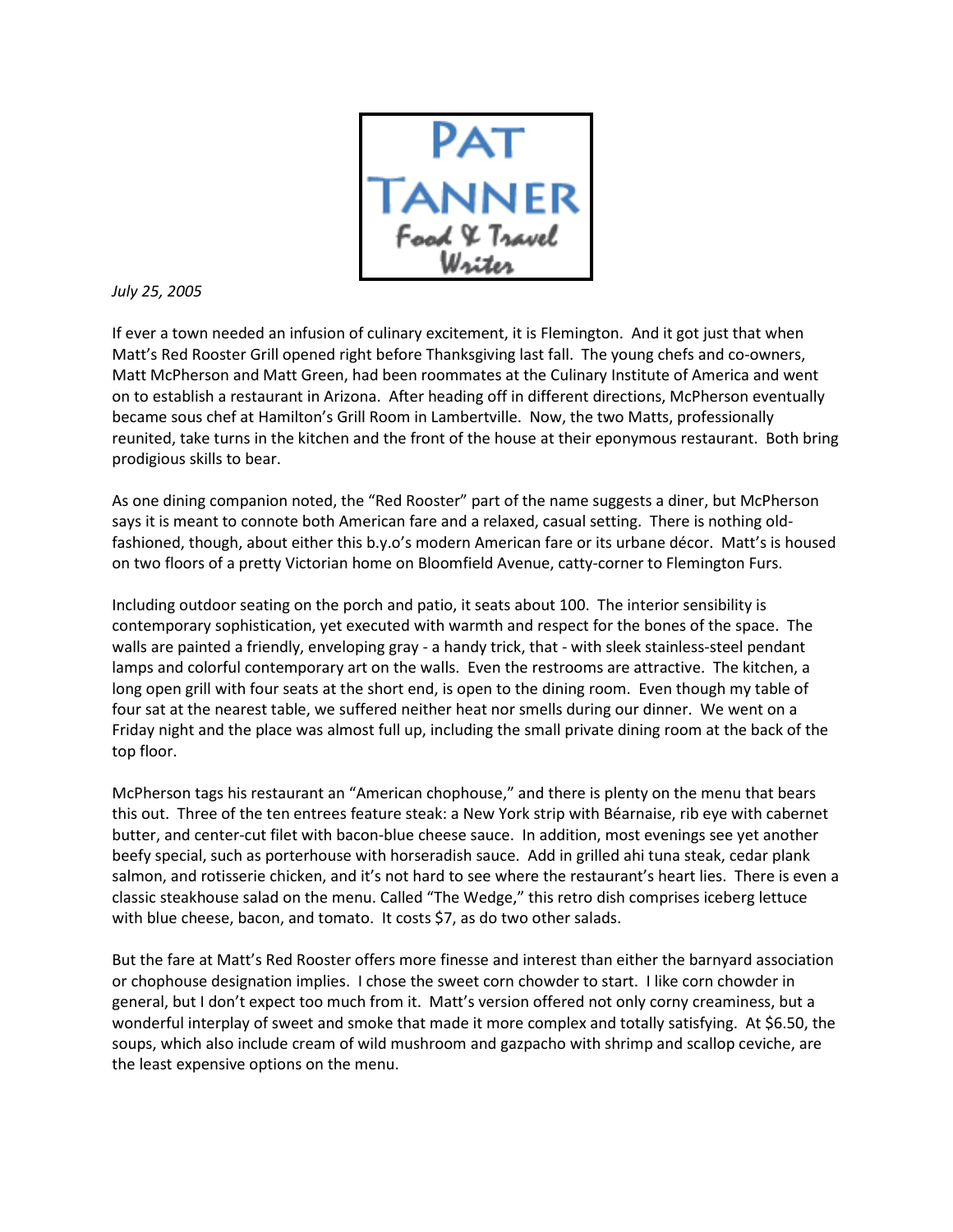Another starter, tower of tuna tartare with wasabi cream (\$12), is a tour de force of restraint: my companion who ordered it isn't a fan of wasabi, so appreciated that there is just enough of the fiery condiment to enhance without overpowering the delicate fish. Pan-seared soft shell crab (\$12) was rated excellent by another of my companions, even without its mantle of delicious caper butter. But a langoustine special received a mixed reaction. A lone langoustine – not very large nor meaty – did not manage to distinguish itself, although its partners on the plate did.

These included a tomatillo sauce ("nicely tart without being puckering," my companion said) and a corn soufflé/pudding that made for a creamy and fitting complement.

Entrees are characterized by quality ingredients, expert handling, and creative pairings. My choice of Hawaiian butter fish (\$25) could have been bland, despite a thin glazing of pesto, but came alive with a topping of sun-dried tomato tapenade, and included a flavorful mound of Israeli couscous. The "Butcher's Choice" 14-ounce rib eye (\$25) has more conventional accompaniments, but is outstanding nonetheless. Cabernet butter gilds the lily magnificently, and the creamy mashed potatoes have only a hint of garlic, rather than a fistful. Entrees come with the vegetable medley of the day, which this night included nicely sautéed green beans, zucchini, and sweet red peppers. Since the two Matts choose whatever looks best from local farms, the veggies change nightly.

The Red Rooster cioppino (\$25) made me a true believer in a dish that often induces ennui. It is chock full of all the right fish and seafood sitting atop perfectly al dente linguine, but its base of luxurious lobster broth is what sets it apart from the rest. It also doesn't hurt that the clams, mussels, lobsters, shrimp and/or scallops, and assorted finfish are sautéed at the last moment – as the salads are being cleared from the table, according to McPherson.

Such fastidiousness is also apparent in the double-cut, house-smoked pork chop (\$23), which is becoming something of a house signature. Preparation takes several days, encompassing brining, air drying, and cold smoking before being cooked to order. Currently its porcine goodness is enhanced with peach jus, but the sauce varies with the seasons. McPherson estimates that he changes the menu significantly every two months.

The young fellow who served us could not have been more pleasant or enthusiastic, and was clearly conversant with the nuances of the food. He rightly offered to open at the start of the meal both bottles of wine we had brought, but then stumbled a bit by assuming out loud that the ladies would likely drink the white and the gents the red. Since our visit, by the way, this b.y.o. has begun to offer Unionville Wines.

Most desserts are made in house, and these are the ones that shine. So ignore the so-so chocolate layer cake and chocolate mud-pie thing. On the other hand, do not miss Matt's peanut butter torte. Normally, I disdain desserts with peanut butter, but this is one even adults can enjoy. Inside the graham cracker crust, the peanut butter and chocolate filling is neither cloying nor heavy, and is helped along by caramel sauce and a layer of hard chocolate. The lemon cream tartlet topped with fresh fruit is another winner, and even the Ciao Bella sorbets come in interesting flavors, such as pomegranate and grapefruit-Campari. All desserts are \$7.

Matt's Red Rooster Grill has many reasons to crow: a menu that is easy to love, experienced hands at the grill, personable staff, and a setting that manages to be thoroughly modern yet warm and relaxing. Flemington – and all of us - can ask for little more.